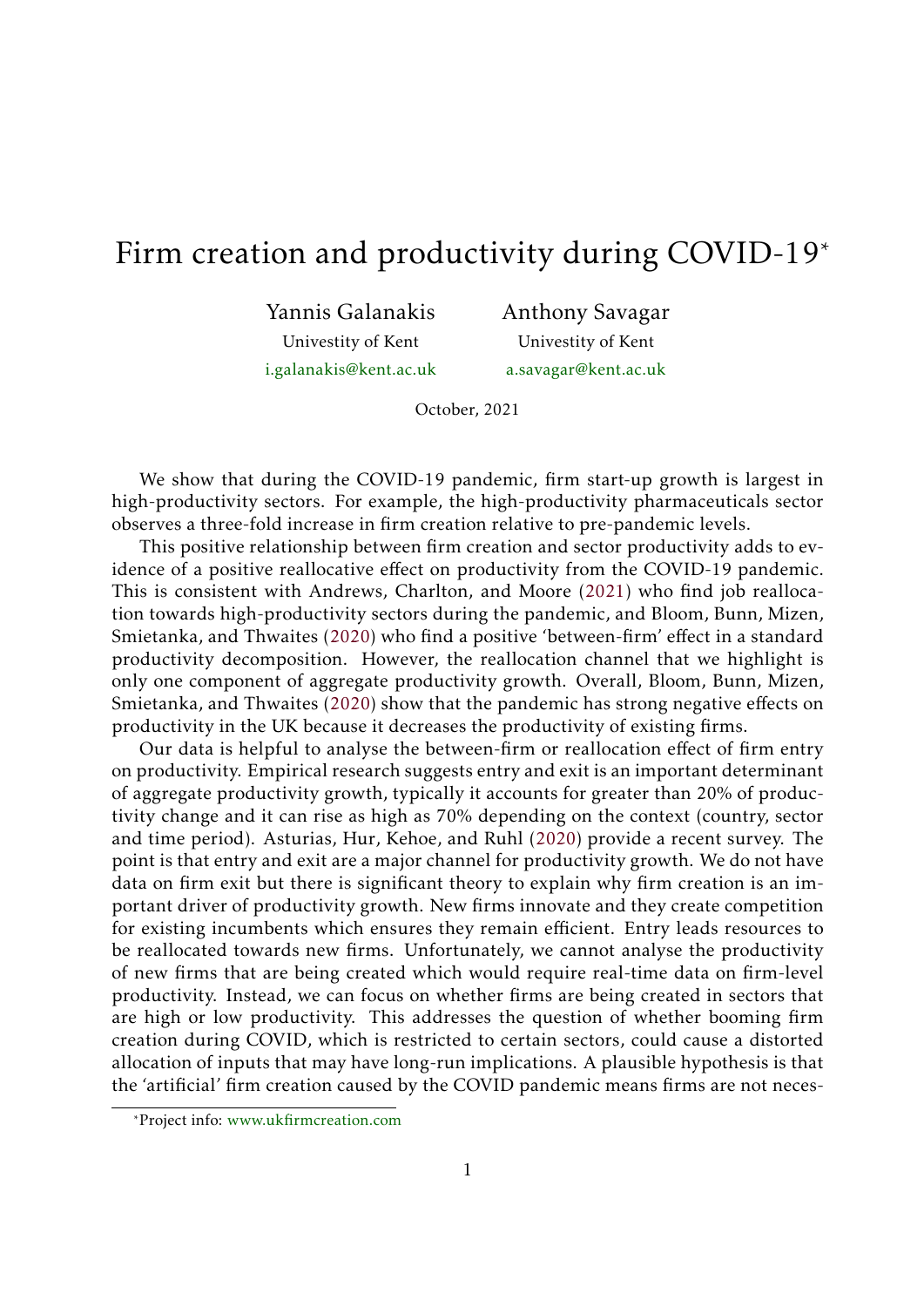sarily setting-up in productive sectors, instead they are easy-to-setup firms created in COVID-compliant sectors which may not have the usual long-run positive productivity effects. Our evidence is not supportive of this whimsical firm creation.

Our analysis compares firm creation by sector to a productivity measure (output per hour) of each sector, as released by [ONS](https://www.ons.gov.uk/economy/economicoutputandproductivity/productivitymeasures/datasets/flashproductivitybysection).

## 2020Q4

Here we focus on the last quarter of 2020. From this analysis, we exclude three industries as productivity or registrations outliers. In terms of productivity, we exclude industries L (Real estate activities) and B (Mining and quarrying). In terms of registrations, we exclude CH (Manufacture of basic metals and metal products). When no outliers are considered, we observe that new firms are registered in lower-productivity industries. For each 2-digit industry, figure [1](#page-1-0) plots the total number of registrations 2020Q4 against the sector productivity (output per hour) in 2020Q4.

<span id="page-1-0"></span>

Figure 1: Registrations vs. productivity in 2020Q4

We also repeated the analysis using pre-COVID measures of productivity in case the static measures of productivity were affected by  $\text{COVID.}^1$  Hence we plotted registrations in 2020Q4 against productivity in 2019Q4. The relationship is very similar.

 $1$ For example, if furloughed workers are not counted as workers and productivity is calculated as output per worker, then labour productivity might increase during the pandemic due to a larger decrease in the numerator than the denominator.